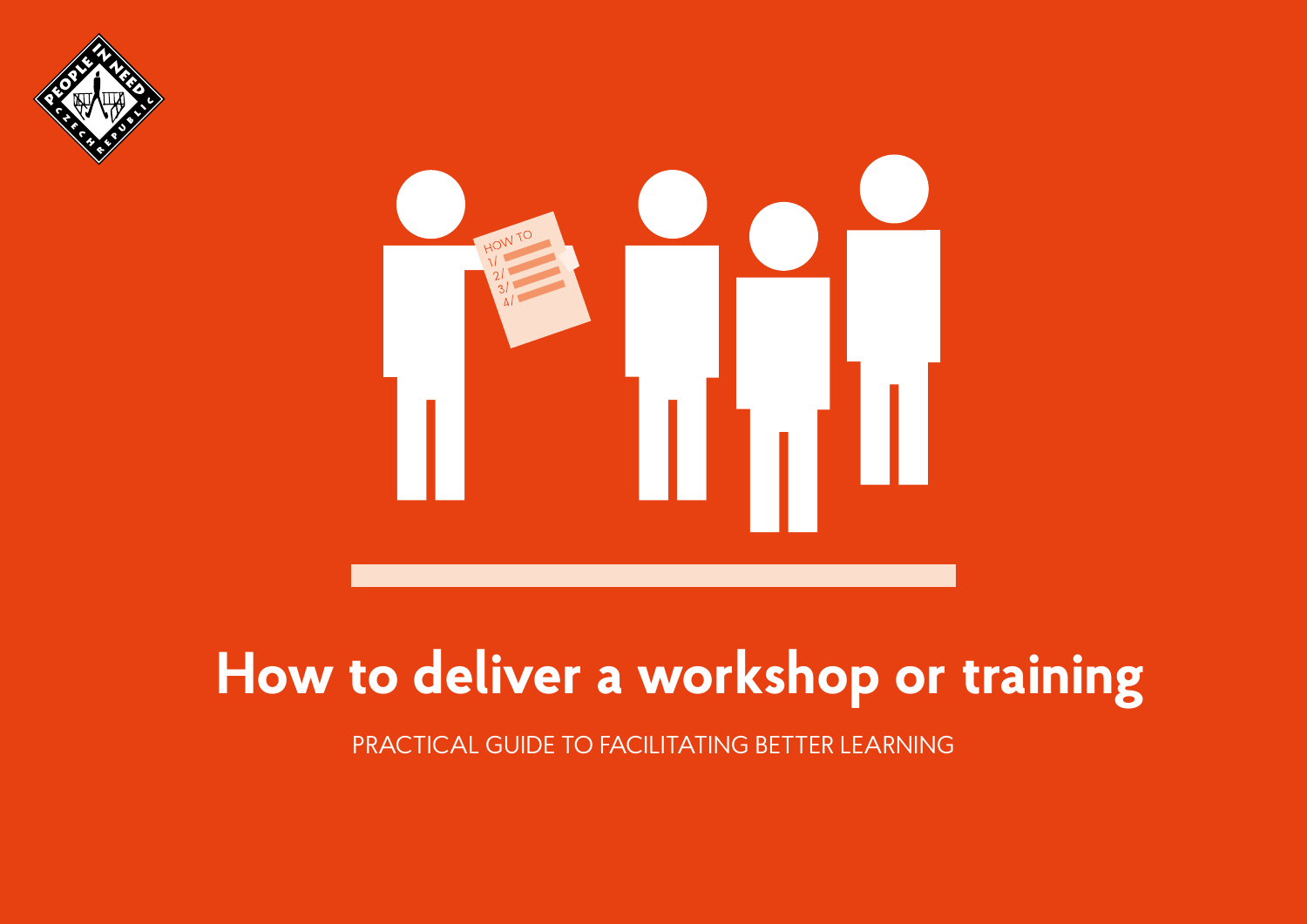

Do you want to **deliver a great training/workshop**? Do you want to **understand different learning styles**? Do you want to **improve your [participatory facilitation skills](#page-3-0)**? Do you need guidance on how to **[structure a training/workshop](#page-5-0)**? Do you want to know more about **[facilitation techniques](#page-9-0)**?

# **If so, this guide is for you!**

This guide is only one part of PIN's training package, which includes:





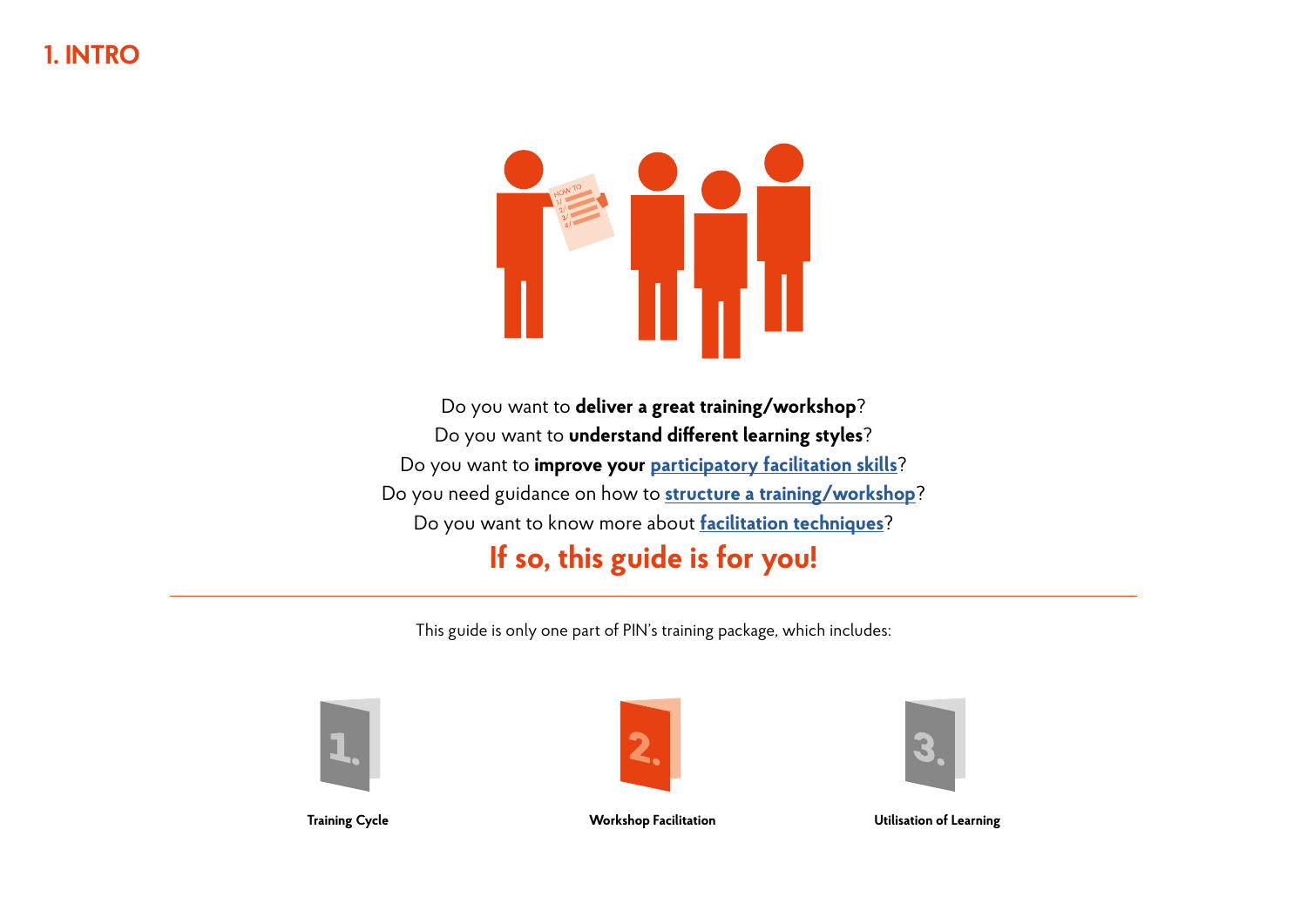# **2. HOW ADULT LEARN**

As adults, we learn most when we can practically experience and apply new knowledge. When planning and providing your training, remember the Principles of Adult Learning and that, because different people learn in different ways, a successful workshop needs to accommodate all of the 4 main Learning Styles (see tips below).

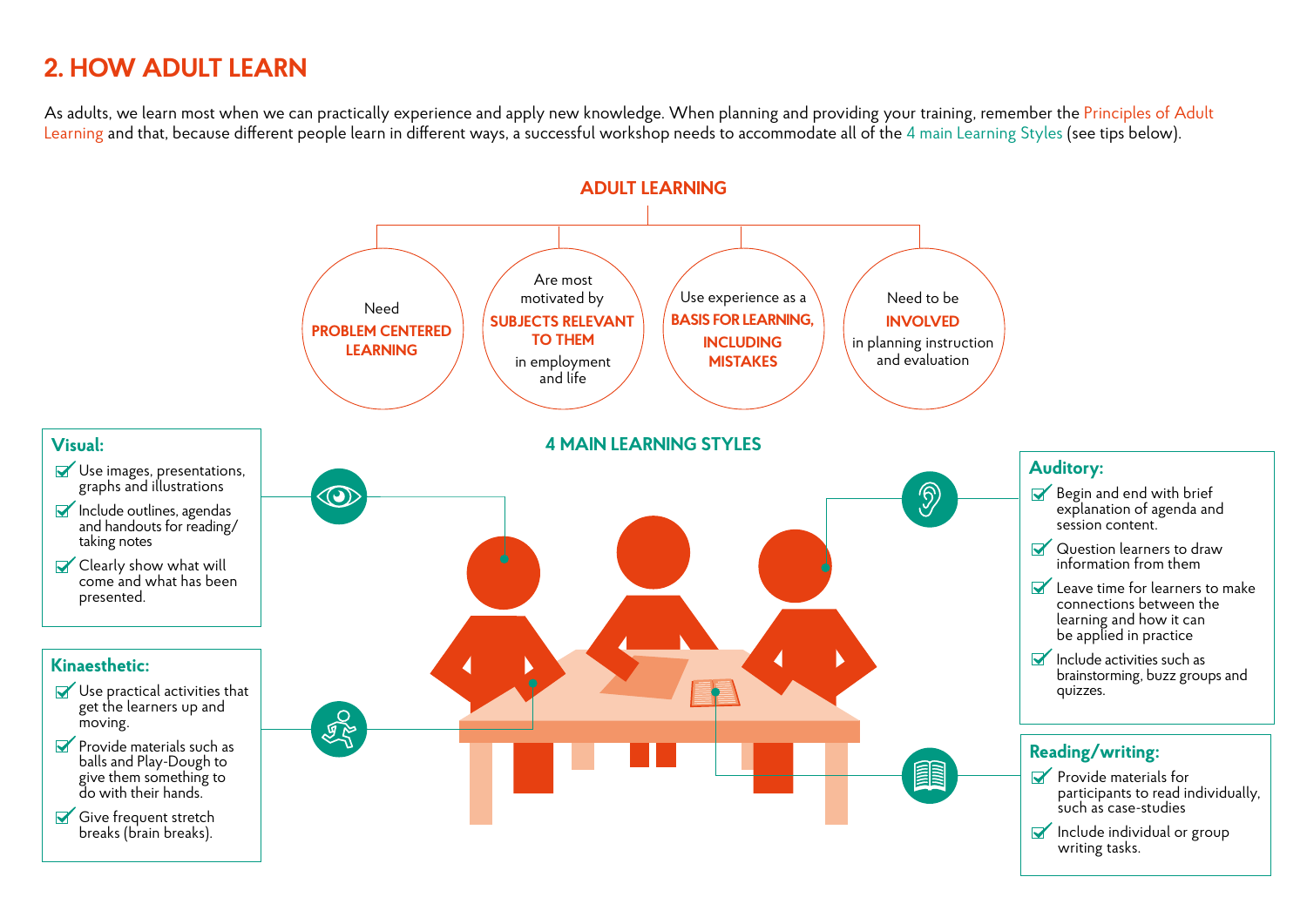# <span id="page-3-0"></span>**3. FACILITATION SKILLS**

A good facilitator should use specific skills to create a positive learning environment and stimulate active participation.



#### **DO**

- $\triangleright$  Smile and relax
- $\blacktriangleright$  Respect every participant's feelings
- $\blacktriangleright$  Give supportive feedback and listen to participants feedback
- $\blacktriangleright$  Model a positive attitude

#### **DON'T**

- $\rightarrow$  Judge or be disrespectful to anyone
- $\rightarrow$  Interrupt or pressure anyone
- $\rightarrow$  Panic. You've practiced and are ready

### **Manage**

#### **DO**

- $\triangleright$  Be assertive
- $\blacktriangleright$  Stick to a schedule
- $\blacktriangleright$  Anticipate problems and address conflicts
- $\blacktriangleright$  [Manage difficult personalities,](https://elo.pinf.cz/ig2-CZE/pages/startup.jsp?guid=(4D60D560-E646-4F87-AE6F-D9EFF7B5801F)) for example:
- *• Dominant*  Respond concisely, continue, don't respond
- *• Disruptive Talking* Talk to person beside him/her. Pause/ stop.
- *• Passive/Low enthusiasm* Involve, give more attention  $\delta$  appreciation, use practical exercises

#### **DON'T**

 $\rightarrow$  Be afraid to stray from your script

 $\rightarrow$  Rush

# **Be attentive Observe**

#### **DO**

- $\triangleright$  Face the learners
- $\blacksquare$  Make eye-contact
- $\blacktriangleright$  Move closer
- $\blacktriangleright$  Discourage distracting behaviour
- $\blacktriangleright$  Show your interest in the subject and the audience

#### **DON'T**

- $\rightarrow$  Turn your back to the audience
- $\rightarrow$  Stand at the back of the room/ between the light and the screen while using audio visuals
- $\rightarrow$  Constantly read from a script/ powerpoint

\*\*\*

 $\rightarrow$  Dominate the discussion

### **DO**

**FACILITATOR**

**#1**

- $\blacktriangleright$  Watch participants' facial expressions, body positions and movements to understand their feelings, level of understanding and interest
- $\blacktriangleright$  Adiust activities based on the needs observed
- $\blacktriangleright$  Include [energisers](#page-10-0) if people seem tired **DON'T**
- $\rightarrow$  Ignore signs of audience fatigue
- $\rightarrow$  Let one or some people dominate the discussion

### **Listen**

### **DO**

- $\blacktriangleright$  Actively listen to each speaker
- $\blacktriangleright$  Paraphrase responses to show that you have heard and understood
- **DON'T**
- $\rightarrow$  Turn away questions
- $\rightarrow$  Ignore participants' comments

# **Check for understanding**

### **DO**

- $\blacktriangleright$  Ask closed or open-ended questions to groups or individuals
- $\blacktriangleright$  Respond to answers directly or pass on to the group to stimulate further responses or discussion
- $\blacktriangleright$  Create a "parking lot" for deviations off topic

**DON'T**

 $\rightarrow$  Ask 'is everything clear?'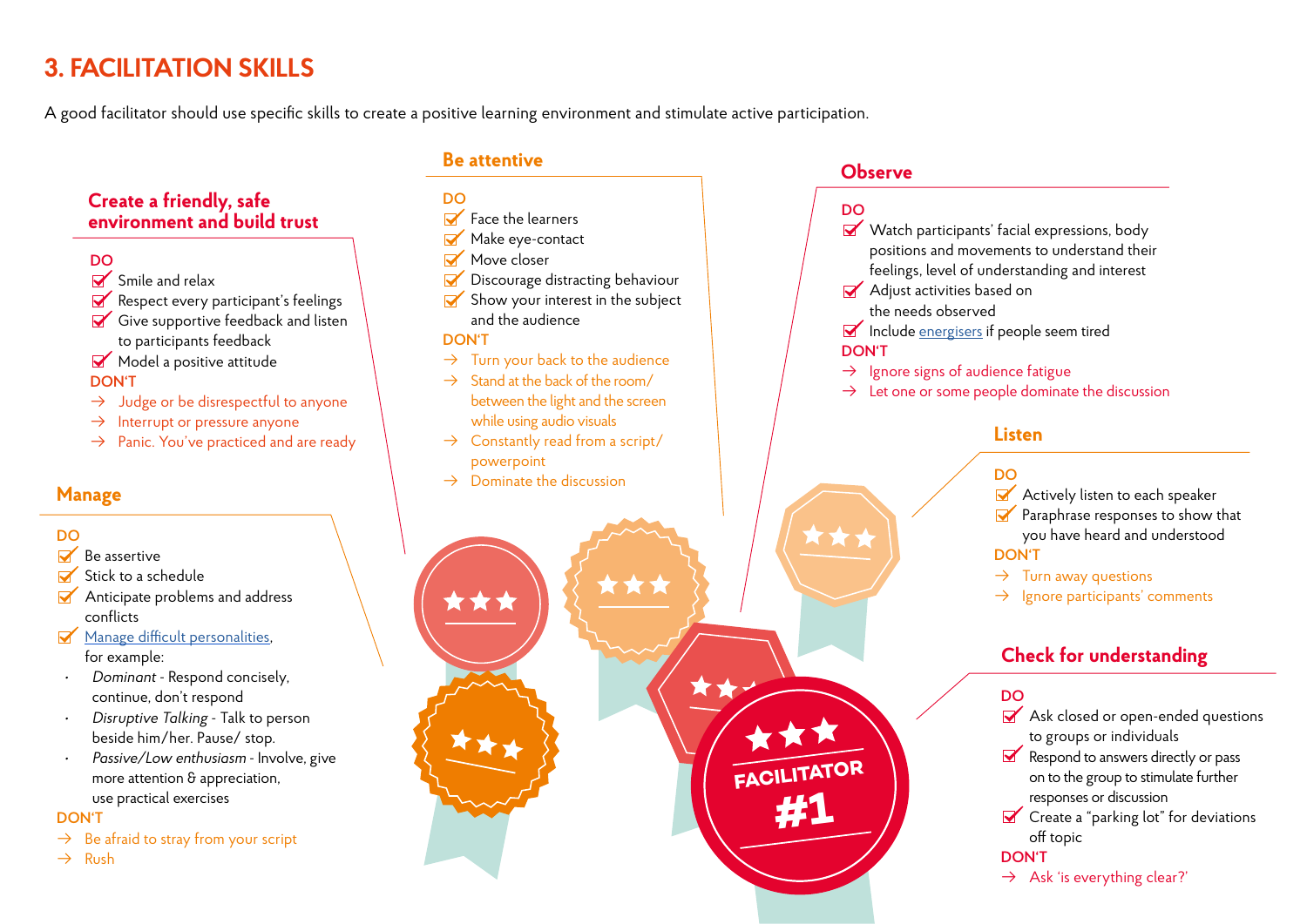# **4. WORKSHOP PREPARATION**

### **Before the Workshop**

Review the full PIN Training Package and follow the relevant preparatory steps.



Select the range of participatory facilitation [techniques s](#page-9-0)uitable for your content and audience. Remember to cover different learning styles.

Prepare the training schedule and materials, allocating plenty of time for each activity.

### **On the day of the Workshop**

M

Arrive at least 30 minutes before the scheduled start of the workshop

Prepare the learning environment



- Display visual aids (i.e. posters, photos,  $\blacktriangledown$ diagrams, flip-charts showing agenda/ learning objectives)
- Check projector, computer, presentation,  $\overline{\blacktriangledown}$ internet connection, audio and video, if needed



Print and prepare handouts in a logical order

Greet participants individually as they arrive

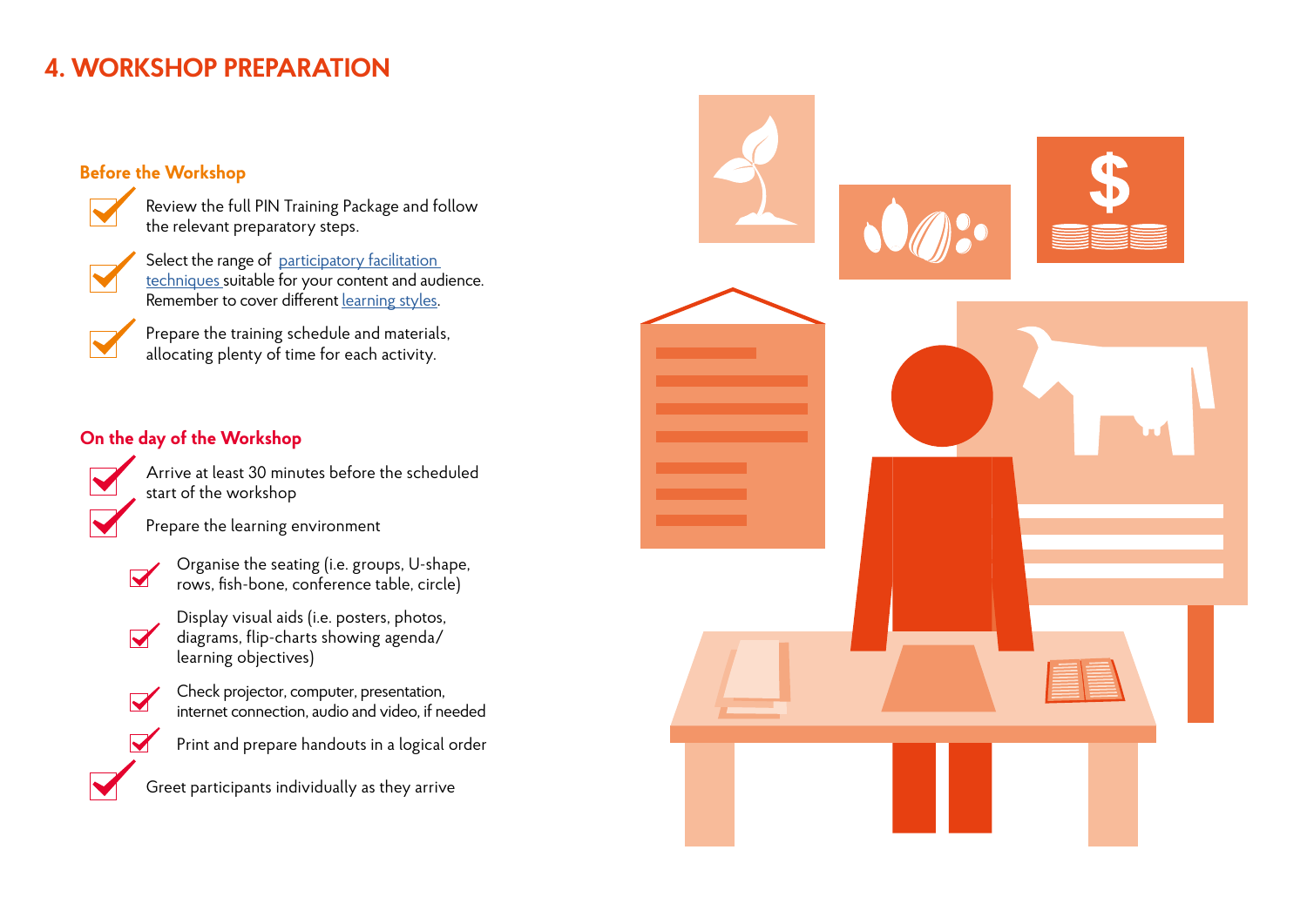# <span id="page-5-0"></span>**5. MODEL WORKSHOP STRUCTURE**

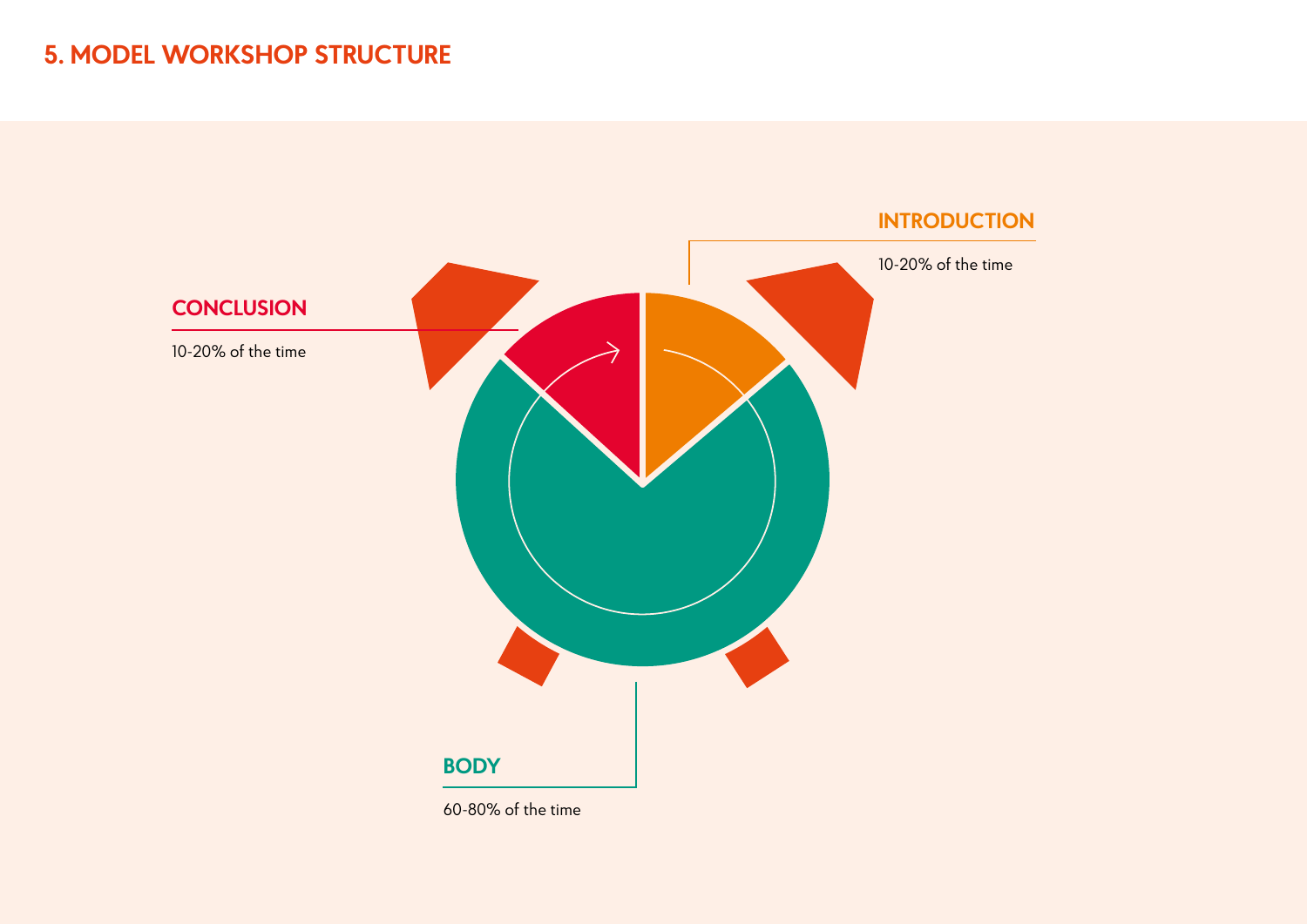# **INTRODUCTION**

This is the crucial moment to grab participants' interest, establish your credibility, preview the main ideas, and clarify the learning objectives and timeframe. You can follow the GRACE approach to structure your introduction:

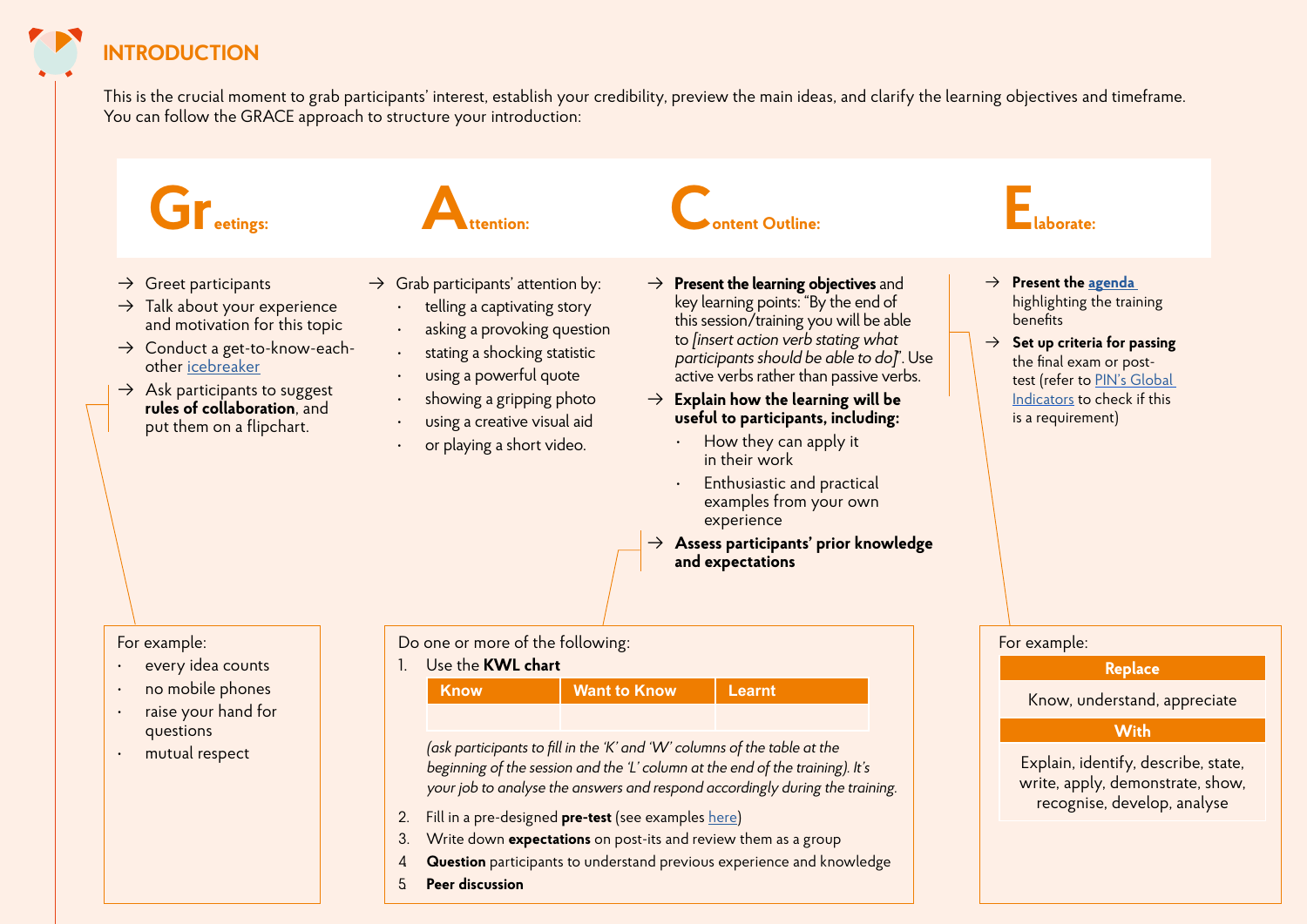# **BODY**

Enter into the topic, with reasons, examples, evidence, advantages and disadvantages, providing solutions to problems and related actions.

# **★ TOP TIPS ★**

#### **Maintain conducive working/ learning atmosphere**

- $\rightarrow$  Ask questions
- $\rightarrow$  Maintain vocal quality
- $\rightarrow$  Touch with humor
- $\rightarrow$  Give real life examples
- $\rightarrow$  Pause regularly
- $\rightarrow$  Get participants involved

#### **Ensure proper logical transition to next topic**

 $\rightarrow$  For example:

"In the previous slide you saw.... Now you will see...."

"I've just shown you how all these problems were caused. Now I'd like you to propose some solutions to these problems"

#### **Give participants enough time to properly practice and apply knowledge**

 $\rightarrow$  For example: Practical individual work or group work

#### **Ensure full participation and motivate your audience**

- $\rightarrow$  Appeal to different learning styles
- $\rightarrow$  Encourage the sharing of ideas and opinions

#### **Connect the topic with prior knowledge**

- $\rightarrow$  Use the KWL chart
- $\rightarrow$  Use concrete examples
- $\rightarrow$  Ask participants to share their experiences

**Stay on time and on track**  $\rightarrow$  Respect the logical flow of the session  $\rightarrow$  Cover the curriculum  $\rightarrow$  Ask for a timekeeper when doing exercises

#### **Give space for participants' feedback**

to you and other participants to better understand learning progress and meeting of expectations

- $\rightarrow$  Make sure participants follow the basic rules of feedback:
	- Give positive and constructive feedback that does not put anyone down or hurt their feelings.
	- Don't judge another person's behaviour this is a 'safe space' for learning.
	- Accept and learn from feedback you receive and use it as a constructive and helpful tool.

#### **Check regularly for understanding to monitor learning progress**

 $\rightarrow$  For example:

Agree/Disagree corner: pose a question or make a statement. Participants move to the appropriate corner of the room to indicate their response

Think-pair-share: Participants think about the question, pair with the person next to them to compare thoughts, then share with the group

**[Questioning](#page-10-2)** 

**Don't forget to accommodate all learning styles**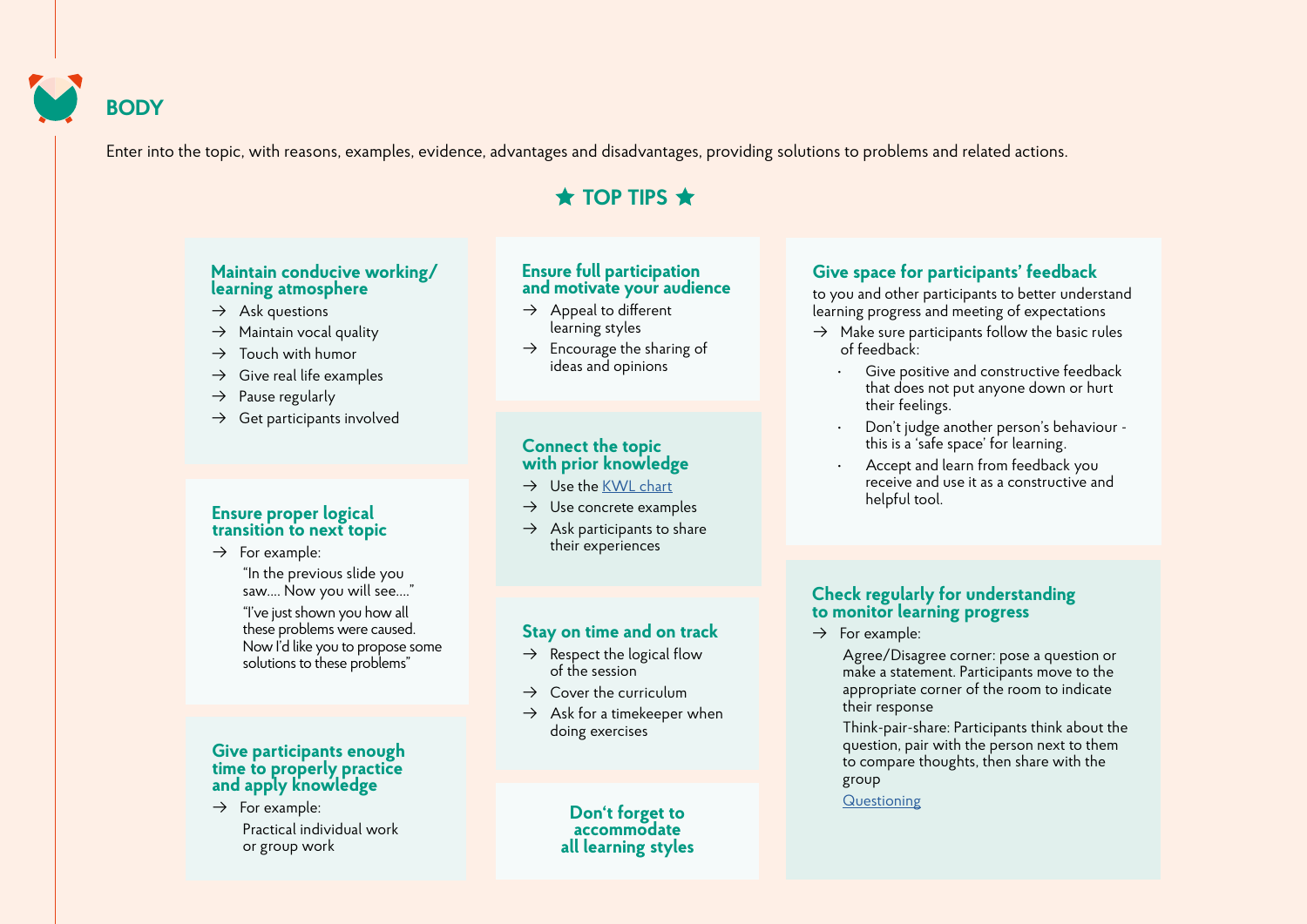

Provide closure, summarise main points, appeal for action, inspire, answer questions & handle objections

#### **Summarize**

- $\rightarrow$  Review main points of the training/workshop
- $\rightarrow$  Reconfirm the benefits of the training/workshop
- $\rightarrow$  Connect with the introduction

#### **Assess post knowledge**

with the most appropriate tool according to the type of training/workshop

- $\rightarrow$  For example:
	- KWL chart if used during the intro
	- Post-test: ask participant to fill in the pre-designed post test (using the same questions as the pre-test)
	- Final exam or quiz (if necessary or required by Global indicators)

#### **Motivate and inspire participants**

to transfer knowledge in their workplace/daily life

- $\rightarrow$  Use for example:
	- Personal stories
	- Case studies
	- Role models

#### **Get participants' commitment**

 $\rightarrow$  Guide participants to fill in the personal action plan (see [template](https://elo.pinf.cz/ig2-CZE/pages/startup.jsp?guid=(3E87F264-8354-4BD4-D256-2695DB885577)))

#### **Get participants' Training/ Workshop feedback**

- $\rightarrow$  For example
	- Reflection: participants write down what they have learnt on post-its. Check as a group whether their learning links to the expectations they gave at the beginning of the session.
	- Quiz: e.g. <https://kahoot.com/>
	- Questioning, plenary discussion, happy sad face
	- Training feedback questionnaire (see [template\)](https://elo.pinf.cz/ig2-CZE/pages/startup.jsp?guid=(DEDCCF1C-8E5E-1278-0CD2-0CFEF2EF2008))

#### **Training/Workshop Closure**

- $\rightarrow$  Confirm any action points/ next steps, if relevant
- $\rightarrow$  Close the training/workshop and say goaod-bye!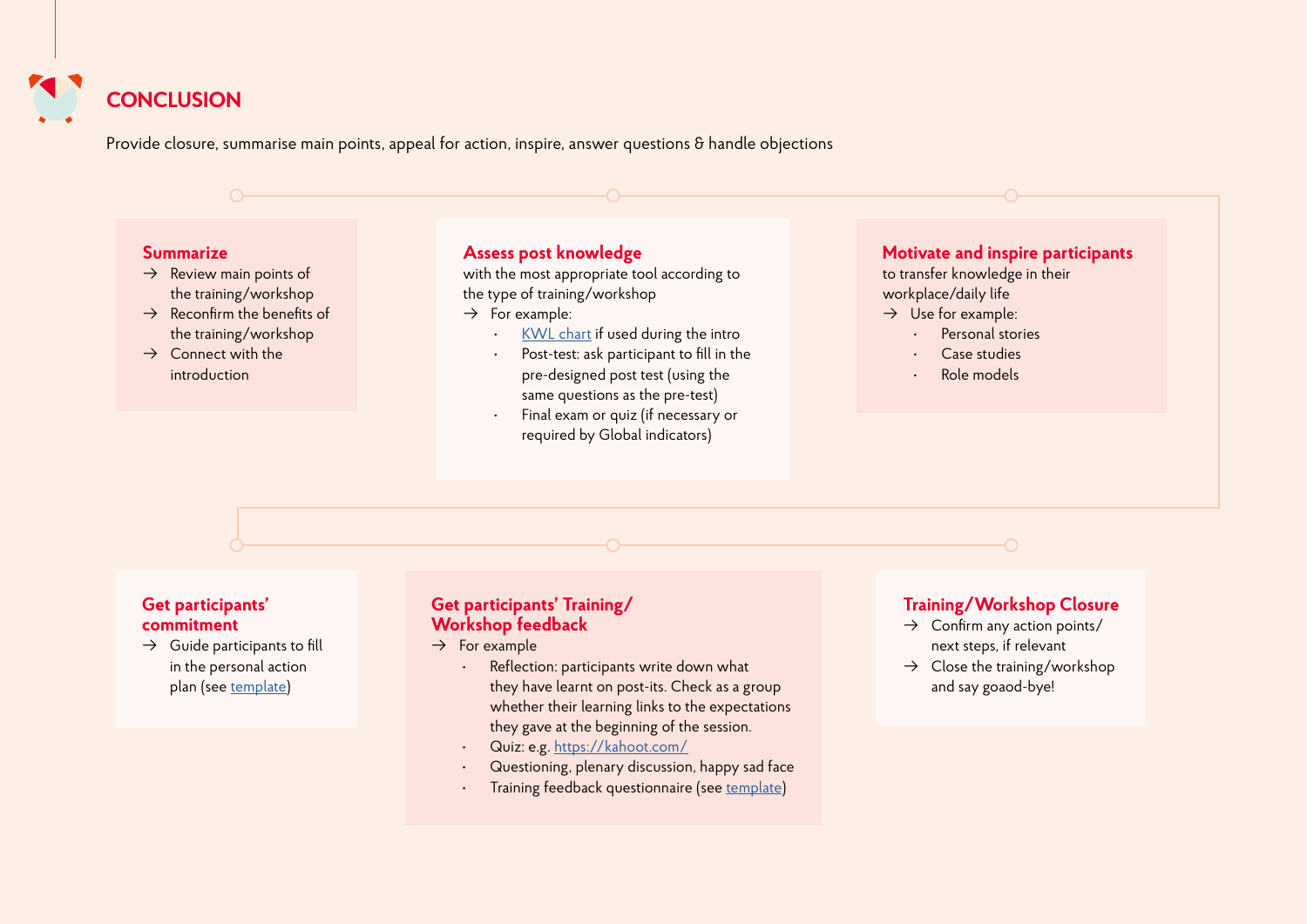# <span id="page-9-0"></span>**7. PARTICIPATORY FACILITATION TECHNIQUES**

**We remember 20% of what we hear, 40% of what we see, and 80% of things we do.**

#### Participation helps learners remain engaged, internalise concepts and retain information.

Participation also enables the facilitator to check knowledge, skills and attitudes, as well as capturing different views, opening a space for practice and keeping the session diverse and stimulating. When selecting the delivery method, consider the learning objective, the learners and the practical requirements.

# **Pair work**

# **Individual work**

Gets all participants to reflect and work actively. Provide participants with short questions or self-tests which demand personal responses or reflection, and ask them to work alone.

A quick way and easily manageable way to encourage participants to share their experiences. Go round the table asking volunteers to respond one-by-one to a question,. Acknowledge each contribution by nodding, raising your hand or thanking the contributor.

**Round-the-table**

Helps individuals to build trust and confidence as the ideas and contribution are their shared effort. Ask each participant to discuss an open question with their neighbour and then feed back to the group.

Helps engage all participants, and develop an idea based on various contributions. Ask an open question and give participants a few moments to consider it individually, then have them discuss in pairs, and then feedback to the group.

**Think-Pair-Share**

# **Buzz groups**

Creates a "buzz" of discussion in the room, energising participants to generate ideas. Break into groups of two or three people for just five minutes. Each group feeds a maximum of three ideas back. This quick discussion can be launched spontaneously.

# **Small groups <b>B**

Enables deep thinking on more complex issues and tasks, which may include handouts. Count off the participants (1,2,3,4,1,2,3,4 etc.) to create mixed groups with 4-6 people in each. Inform them at the start that all participants will "present" part of the findings at the end. Encourage each participant to contribute actively to their small group discussion. Provide flipcharts and coloured pens to capture and present ideas. Attach flipcharts to the wall after each presentation so they can be reviewed later.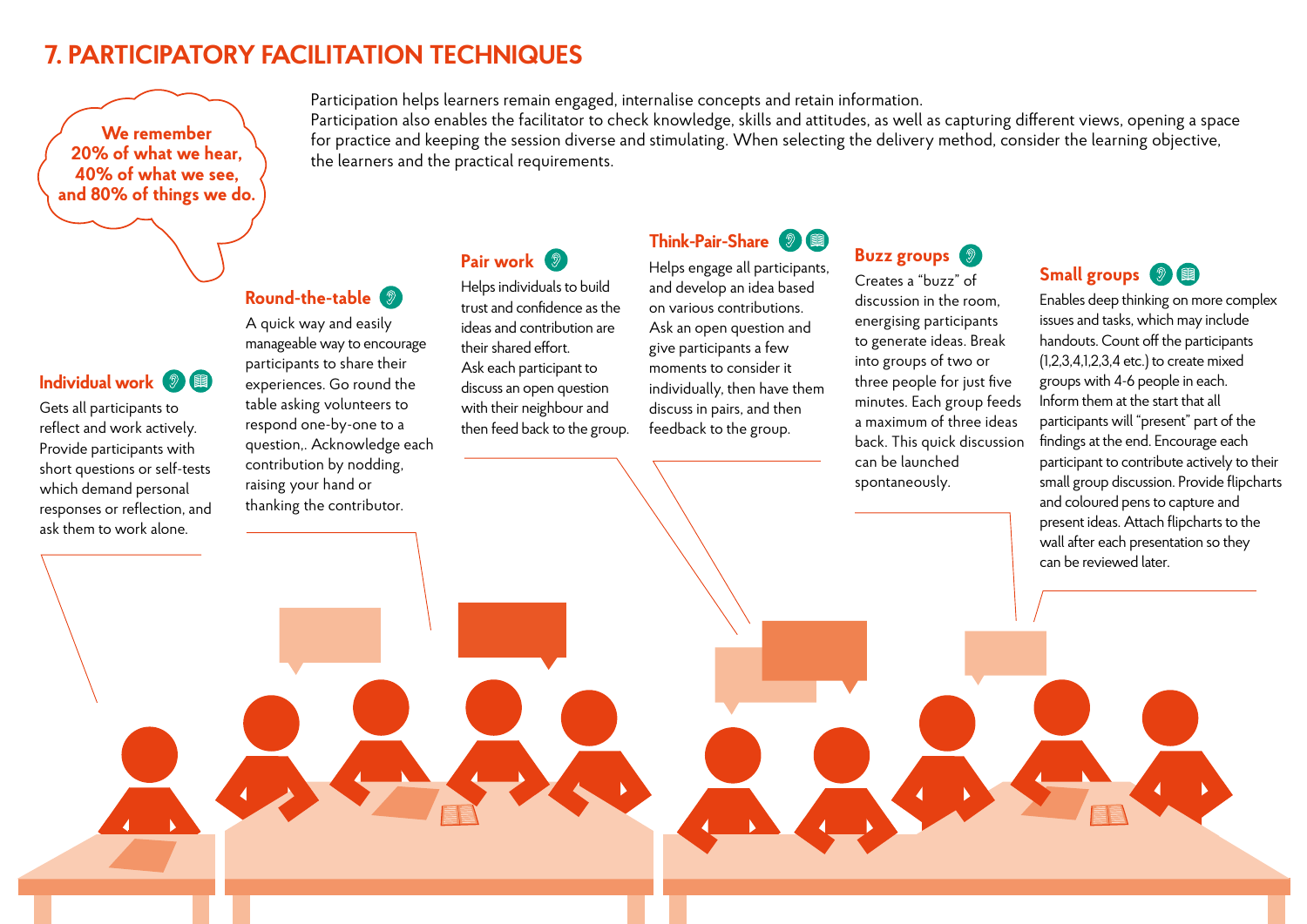# <span id="page-10-2"></span>**Questioning**

Enables you find out what learners do and don't know, to keep their interest, stimulate and focus learners' thinking, and encourage recall of knowledge. Ask one question at a time and make sure it is clear and concise. Questions should relate to the main learning points and be "open" or "guided", allowing descriptive answers. Ask a specific individual or the whole group and wait for a volunteer. You can "pass on" the question, with participants to adding to the previous response.

# **Case studies**

Give participants a chance to analyse and problem-solve on a scenario, applying theory to hypothetical practice and reinforcing learning. Provide the scenario in the form of a narrative or an image or both. Make sure it is really relevant to the learning points.

# **Structured discussions** 2

Help to explore a topic as a group. Formulate the discussion questions in advance, making sure they are relevant to learning. Encourage people to raise hands and wait to speak, or hold a ball or stick to show who is speaking. Regularly summarise and draw out key discussion. Intervene if discussion goes off track.

# **Brainstorming <b>B B**

A way to collect a wide range of ideas quickly. To overcome participants' shyness, reassure them that every answer is welcome, and that creativity occurs when we suspend judgement and let ourselves go. Set a time limit. Encourage participants to give you ideas related to the topic quickly, without over-analysing. Appoint a scribe to record every idea on a flipchart that everyone can see.

**Role-Play** 2 A useful tool for skills and attitude training, allowing participants to explore different behaviour and emotions in a given set of circumstances. Give clear instructions to the participants to play a role in an enactment of a situation. Appoint an observer, who will give feedback afterwards.

# **Flipcharts 9**

Flipcharts are reliable and allow participants to see the information develop. Useful for presentations and for capturing group discussions. Plan your presentation in advance, and what you will say on each flipchart page. Write in outline format, using bullet points, not whole sentences. Use dark colours for text (black or blue).

# <span id="page-10-1"></span>**Icebreakers**

Short activities that encourage participants to move, relax and get to know each other. It can be helpful to make them related to the training topic. **For example:** Guess the truth - one participant tells the rest of the participants two true things about him/ herself and one thing that is not true (i.e. "I am the oldest of 10 children" or "I dream of being a professional ballet dancer"). The other participants guess which is untrue. Take turns amongst the participants. Be careful not to let these run too long or to use them too frequently.

### **Powerpoint presentations <b>P**

A great way to present detailed information to a group, but should not be overused. Don't just present one slide after another without changing style. Include questions and stories to illustrate content. Integrate group exercises. Keep each slide clean and short. Avoid long text. Use visuals.

# <span id="page-10-0"></span>**Energisers**

Short activities that encourage participants to move and re-energise. **For example:** Human Knot - participants form a circle and take hold of the hands of other participants, but not the people next to them, until everyone is connected and has formed a "human knot". The objective of the game is to untangle the knot without letting go of anyone's hands. Be careful not to let these run too long or to use them too frequently.

# **What we have in common**  $\mathbb{R}$

The facilitator calls out a characteristic of people in the group, such as 'having children'. All those who have children should move to one corner of the room. As the facilitator calls out more characteristics, such as 'likes football', people with the characteristic move to the indicated space.

# **Giving clear instructions**

Unclear instructions are the main reason training activities fail. Use simple and clear language. Repeat the instructions at least 3 times. Give verbal and written instructions if the topic is complex. Instructions should include: What to do; how long; why; expected outputs/ how to report back.